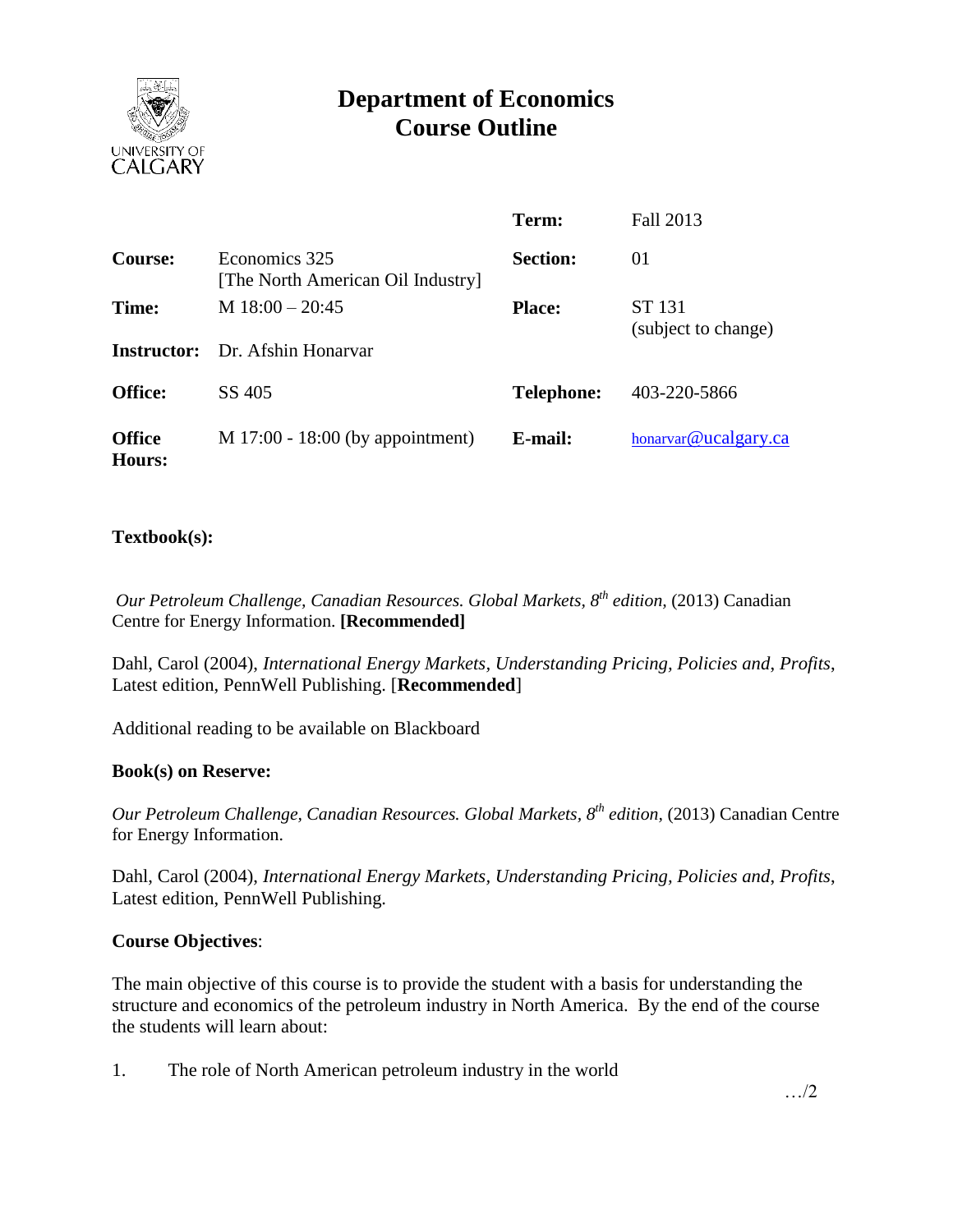- 2. General characteristics of the petroleum production process, especially as it is unique to North America
- 3. Economic and policy forces that guide, inform and influence industry decision-making in investment, supply forecasts and pricing
- 4. The nature and responsibility of regulatory oversight in this market

## **Websites**

The following institutional websites provide significant amounts of information with respect to the petroleum industry:

Alberta Energy Resources Conservation Board (ERCB) – [www.ercb.ca.](http://www.ercb.ca/) Please download the ERCB ST-98 from here:<http://www.ercb.ca/data-and-publications/statistical-reports/st98> Alberta Department of Energy (ADOE) – www.energy.gov.ab.ca British Petroleum (BP) - www.bp.com Canadian Association of Petroleum Producers (CAPP) – www.capp.ca International Energy Agency (IEA) – www.iea.org National Energy Board (NEB) – www.neb.gc.ca Organization of Petroleum Exporting Countries (OPEC) – www.opec.org US Department of Energy/Energy Information Administration (DOE/EIA) – www.eia.doe.gov

## **Course Structure and Topics:**

The Course is organized around readings and discussions in the following areas:

- 1. Overview of North American petroleum supply resources and markets
- 2. Understanding of the physical nature of petroleum and derivative products
- 3. The nature of supply and demand in the market
	- a. Crude Oil
	- b. Natural Gas
	- c. Finished Products
- 4. Economic theory and markets
- 5. Supply Cost and investment decisions
- 6. Price setting, market trading and differentials
- 7. Externalities and the Environment
- 8. Petroleum Transportation and Pipeline Restrictions
- 9. Shale Gas / Shale Oil in North America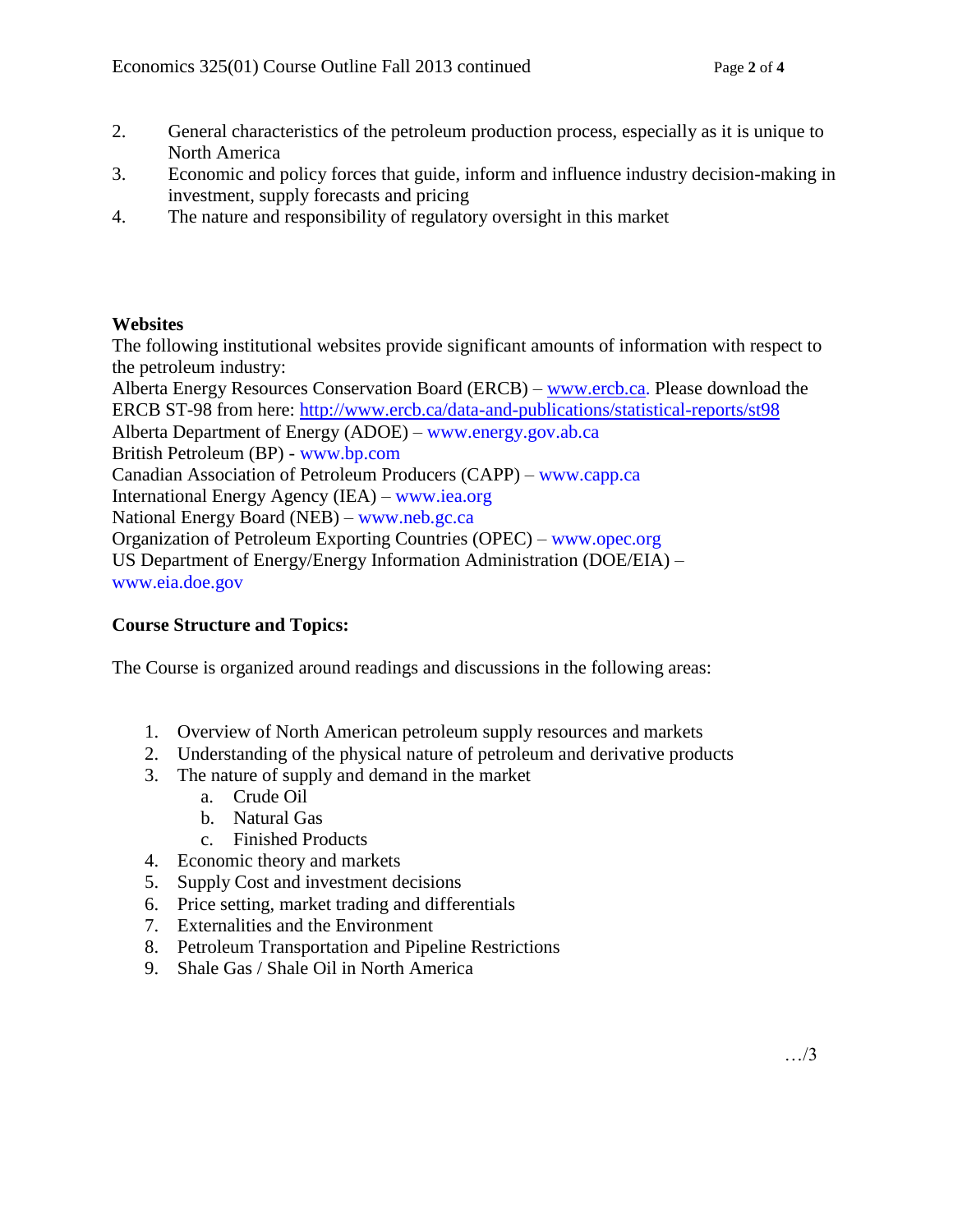## **Grade Determination and Final Examination Details:**

| Mid-term1  |  | 1.5 hrs 30% (Exam on Monday October 7, 2013)   |
|------------|--|------------------------------------------------|
| Mid-term2  |  | 1.5 hrs 30% (Exam on Monday November 4, 2013)  |
| Final Exam |  | 2 hrs 40% (Will be announced by the registrar) |

Tests and final exams are marked on a numerical (percentage) basis, and then converted to letter grades. The course grade is then calculated using the weights indicated above. As a guide to determining standing, these letter grade equivalences will generally apply:

| $A+ 97-100$ B           | $75 - 79$ C- | $60 - 62$ |
|-------------------------|--------------|-----------|
| A $90-96$ B- $70-74$ D+ |              | $55 - 59$ |
| A- $85-89$ C+ $67-69$ D |              | $50 - 54$ |
| $B+ 80-84$ C $63-66$ F  |              | ${1, 49}$ |

A passing grade on any particular component of the course is not required for a student to pass the course as a whole.

Non-programmable calculators will be allowed during the writing of tests or final examinations.

The final examination will be scheduled by the Registrar. It will last two hours and will be held in an assigned room. Examinations and quizzes may contain multiple choice questions.

### **Notes:**

- Students seeking reappraisal of a piece of graded work (midterm, term paper, essay, etc.) should discuss their work with the instructor *within fifteen days* of the work being returned to the class.
- Late assignments will not be accepted under any circumstances.
- Make-up midterm examinations will not be given under any circumstances. With appropriate documentation, the weight of the midterm will be moved to the final exam.

Deferred examinations will not be given except in cases of extreme personal emergencies. Also, examinations will not be given before the indicated dates.

- Students' exams and assignments will be returned during regular class time.
- **It is the student's responsibility to request academic accommodations.** If you are a student with a documented disability who may require academic accommodation and have not registered with the Disability Resource Centre, please contact their office at 220-8237. Students who have not registered with the Disability Resource Centre are not eligible for formal academic accommodation. You are also required to discuss your needs with your instructor no later than fourteen (14) days after the start of this course.